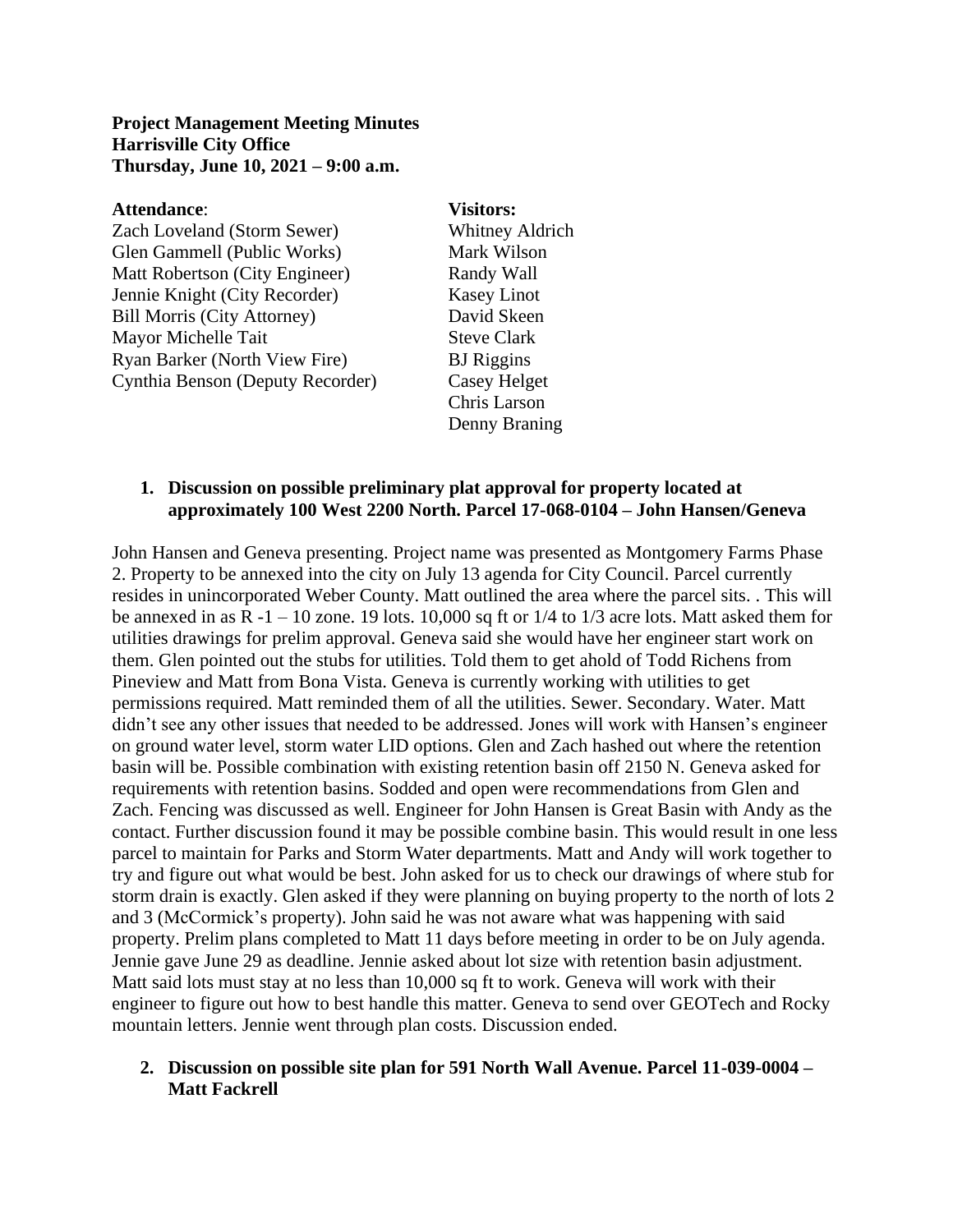Randy Wall, Whitney presenting. Matt asked for any files that were sent over. Randy handed out paper copies since no digital were sent. Property resides on 591 N. Wall – next to storage sheds currently present. Before purchasing the property Randy wished to work on contingences. It is currently zoned commercial. Jennie clarified zoning. Plane to remodel existing building on property for a sales office. Still working with UDOT for access. Proposing two (2) closed in shops as well behind the existing building approximately 50x100 per building/for commercial use. The primary use will be for trade work. Matt went over what was allowed use in currently zoning. Tradesman shops not called out in the current code. Jennie and Bill hashed out what zoning the proposed would fit best into. Matt ran through what was allowed in each commercial zone. Contractor business office is permitted in manufacturing zone not commercial. Master plan has this parcel with commercial use. Matt and Jennie discussed other zones within the city to see where they would fit. 11.14.020 7 fits the best with what is proposed but not possible with this property. Randy asked more about the process. Matt and Jennie explained what it would take to change the ordinance to allow proposed. Randy would have to propose language amendments as the first step in obtaining a zoning change. Jennie asked Chad how he would feel about the possible change. Chad asked for more clarify on what was already present within the city. Bill explained what was targeted within the code. Commercial is more like what we see around the WalMart area. Manufacturing is more construction. Code was last updated in 2010. Bill stated if the commission wished to discuss this further with changes because of COVID he would not be opposed to it. Randy asked about service sales in the area. Clarification was given by staff for that zone as well. Matt summarized if he wished to go through the process they would be willing to look through it further. Discussion ended.

#### **3. Discussion on boundary line adjustment for Parcels 17-071-0051 & 17-071-0013 – Mark Wilson**

Mark Wilson presenting. Boundary line adjustments for Parcels 17-071-0051 & 17-071-0013. (See presented Map for more detail) Mark explained he started it out as a two lot subdivision but the back lot, 17-071-0051, turned out to be land locked if lot was divided as he proposed. Staff explained the reason this did not work was because Land Locks are currently not permitted within our city code. New concept is being presented to rectify this. Proposal is to change parcels into 2 large lots with the smallest parcel, 17-071-0051**,** being divided with two (2) lots as a subdivision and 17-071-0013 being added to remaining lot, 17-071-0051**,** for a combination of 6 acres. The largest lot would stay as it is currently zoned; A-1. Property line adjustment would keep the 6 acres in greenbelt. Jennie brought up subdivision plat to clarify what would be proposed. Jennie verified boundary line to be approved. Bill approved. Matt did the second. Bill verified minimums were complete. Minor lot Subdivision to go to planning commission in July for premlin and final in one meeting. Matt will review to make certain everything looks good. Bill asked for clarification for easement within proposed subdivision. It is an open ditch with Pineview. Fees have been paid for prelim and final. Matt told them to wait for final approval before staking. Jennie verified she had everything required and would need a mylar for signatures once Matt verifies. Glen went through requirements for compaction and other requirements needed for subdivision so Mark knew what to include with his present for prelim and final. Mark clarified poles and how many required. Glen and Matt said two poles for a cleaner maintenance. Discussion closed.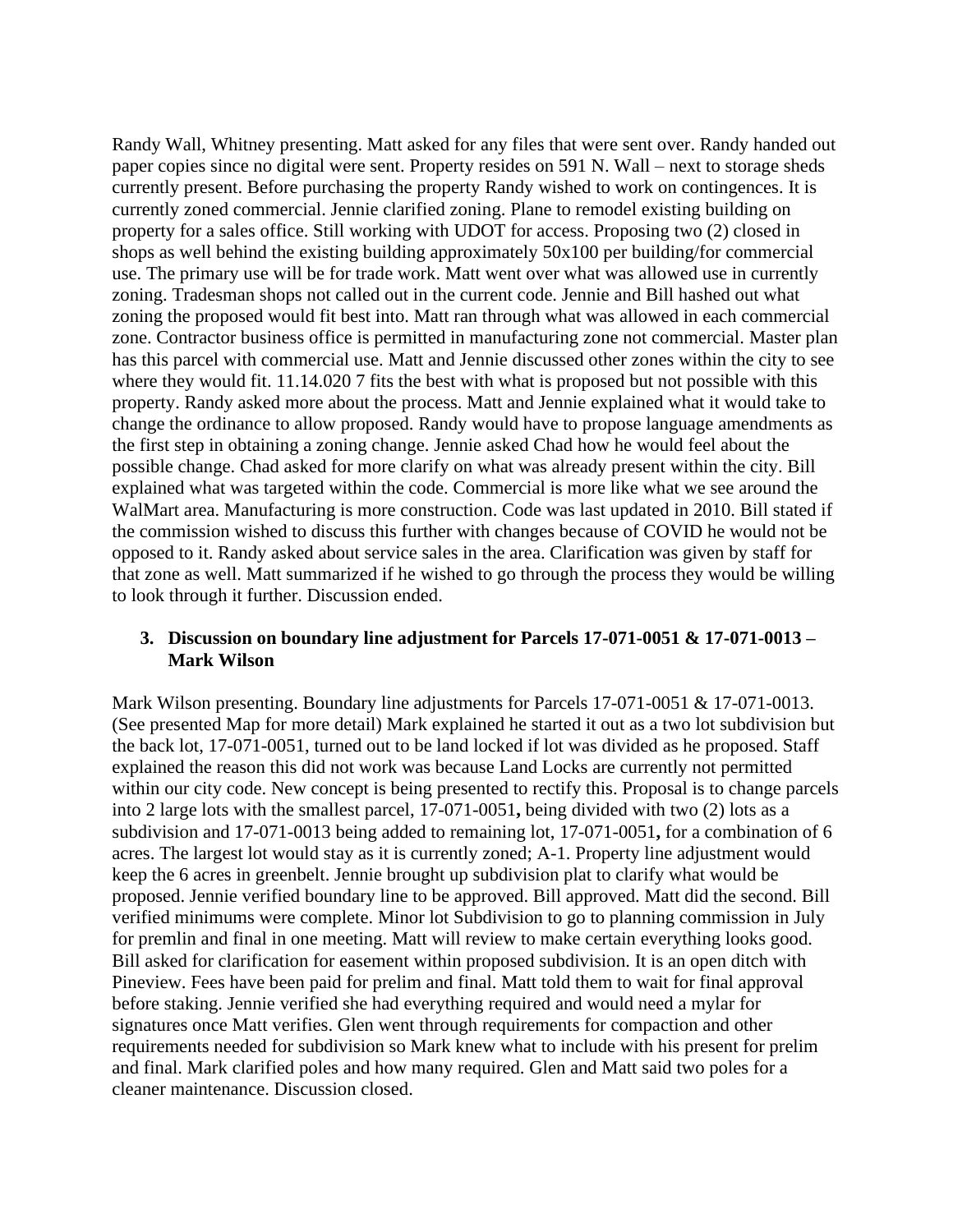#### **4. Discussion on possible development of Parcel 11-027-0023. – Joshua Wiscomb**

Aaron Thornock and Joshua Wiscomb presenting. Brought physical copies of proposed subdivision. Consideration is for an Elderly facility. Clarification was given to staff on where and what was to go where on the property. One house dwelling with 8 possible tenants with common areas. Hopes is to add a gym in the center/kitchen. Aaron said that the buildings will look more like a barn/farmhouse design. Glen was asking for clarification on zoning and use. Aaron walked through the renderings with staff. Further clarification for an elevator or upper units within the building. A possible breezeway between the buildings. Perimeter driving around the building. Units to be on two floors. Bill clarified code in regards to the elderly. Elderly may have their own rooms but need a joint communal kitchen and common area. Not an assisted living facility. Bill was trying to find a way with federal code and city code to make their idea work. First renderings were more townhomes. Current is more to code requirements. Jennie asked what the market analysis is for this type of community. Aaron was hoping to have a kitchenette in each units to keep independence. Glen asked questions about water that were answered during communal discussion. Ryan was asked for North View Fire requirements. Ryan said he would look into further once he sees the plans. Arron clarifying whether or not they would need to do a condominium plan for two units over garage. Jennie read portion of city code for zone clarify ownership. Glen clarified the private roads. HOA clarification given by Bill of how operation will go and for sales to be considered as condominiums for coding to work. Staff asked if this would be a phased project? Joshua said his investment group is willing to move ahead. Bill said that the next step is a prelim plat review with the site being sold as a condominium. Plat to be recorded as a condominium use. Declaration of condominium use to be reviewed by Jennie and Bill. Bill clarified that there are two options. You can either own them all or condominium the project. Bill suggested to return to project management in July with more details. Improvements drawings, utilities, plat. Staff discussed whether or not they wished to get prelim approval with planning commission or to return to project management to make certain they all have their details together. Jennie asked what they wished. Joshua said he wished to move forward since investors are anxious to get moving on the project. Glen asked for clarification on water use. Aaron stated they were planning on staying within the 15% limit for watering use and not obtain secondary water for the project. Matt asked about easements on property. Easement goes over city 30" storm drain. Staff agreed more drawings are required. Warren Hollow has the connection for the storm water. Will need to obtain easement rights through that subdivision. Landscaping plan approved through Bona Vista (Matt). Prelim to go to Planning Commission. Staff agreed to review what is delivered to city before June 29 deadline for Planning Commission to see if they are ready. Matt asked about a Pre-con meeting with Joshua. Joshua asked as soon as possible. Matt set up an appointment for 22 to discuss Pre-con meeting items and preparation for Planning Commission. Discussion ended.

#### **5. Discussion on possible site plan for 766 North Harrisville Road. Parcel 11-033-0013. - C&L Water Solutions**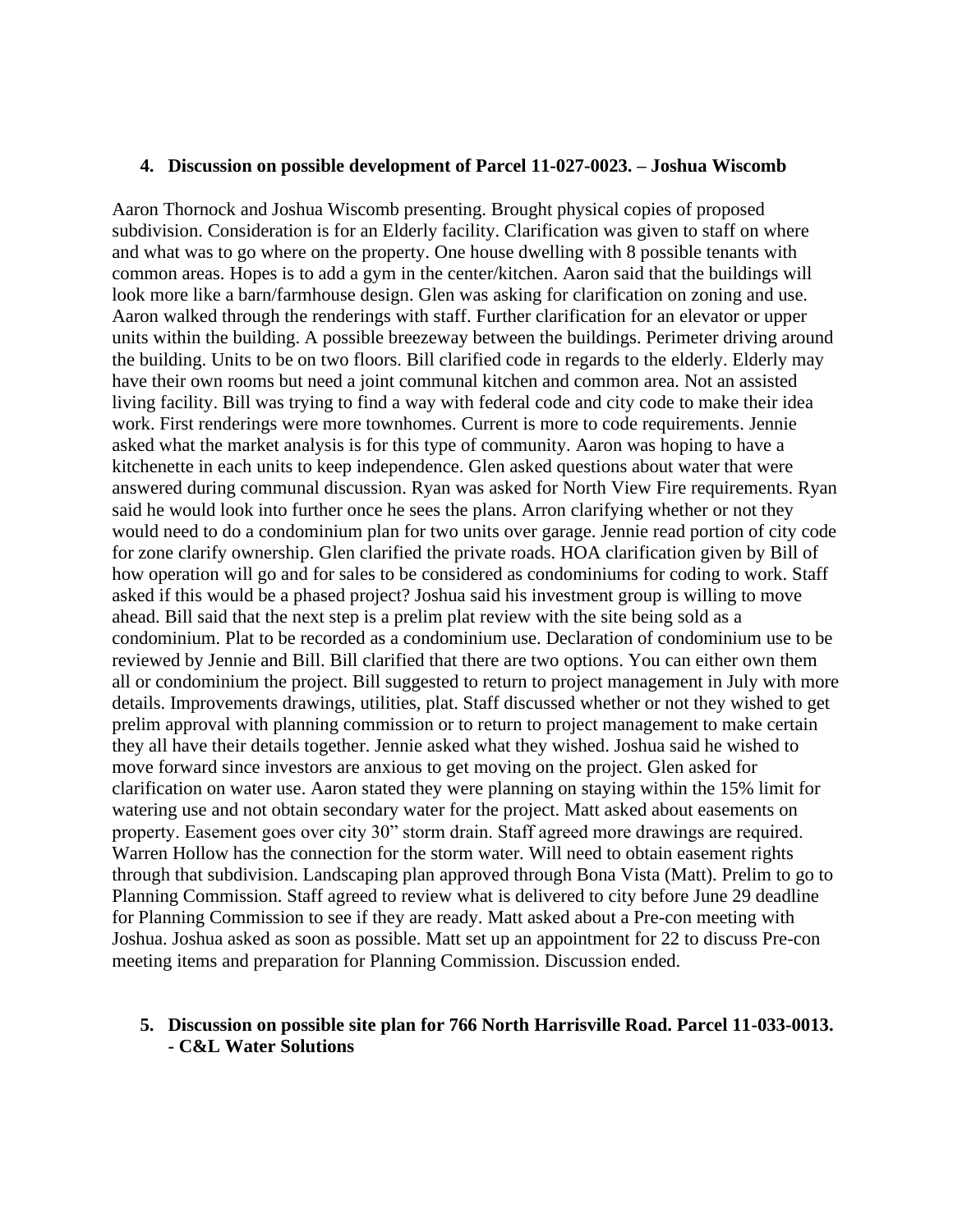BJ Riggins presenting. Dickamore piece. BJ Riggins represents C&L Water Solutions as its Project Manager and explained that C&L is a municipal contractor for city, state, federal agencies. They are looking to relocate their Utah offices to this parcel. Currently zoned agriculture. Future use to be commercial/mixed use. Looking to Purchase property as office front, equipment storage and commercial storage. Heavy construction equipment. No decamp basin. Equipment storage only. Matt asked for clarification with zoning use. CP2 zoning doesn't allow office use. More of a service contractor. Fiberglass material and such for existing pipe. Glen said it is like a slip pipe. They would bring supplies/products for various jobs to the property and then reutilized. Currently in Marriot Slaterville. Looking for new location to expand their business. Glen asked for clarification on indoor or outdoor storage. Indoor since many of the materials have to be temperature controlled. Glen and Matt reviewed more zoning to see if it will work. Commercial sales not retail. Global pump distributor sales as well. Need further clarification with Bill. Asked about grandfathering and how the zoning would work. If they were to buy Buttars property they would have to conform with new zoning requirements. Glen and Matt went through the other businesses around the parcel. Chad was asked his opinion. He is okay with the business since we want the business but concerned about how taxes are distributed. If through a regional/state tax then not much revenue would be seen by the city. They discussed other options to meet new zoning requirements. Gated entrance. Staff asked what is going to be done to improve the back portion the property. Slag in the back with asphalt in the front with chain link fencing about the property. Needs to contact Bona Vista for water, UDOT for access, Todd Richens for secondary water. Waiting to hear further from Bill and Jennie. Rezone for sales and service to all commercial. Moving to Planning Commission. Discussion ended.

#### **6. Walk-in – Glade McCombs – 1900 N. 750 W. (20 acres)**

Glade McCombs presenting. Working with some developers in the area that are looking for new properties to develop. Glade wanted to go through the possibilities of what is available for this property. Wishing for a higher density for that area. Matt recommended to follow the cluster ordinance and following that direction. 11.16.030 General Regulations. Jennie went through the requirements to raise the density for 41-42 units. Glade is concerned about the industrial zone behind. Higher density on the rear next to the tracks with a lesser density in the front. Cottage homes or dual homes along the rear portion of the lot. Patio homes. Jennie cautioned to avoid multi-housing in this area since it was not permitted in current zoning. Cottage housing would be preferred. Staff agreed using the cluster density is a wise course. ½ acres lots with single family dwelling or 1/3 acre lots with medium density in the front and higher density to the back for a buffer zone. Residents surrounding the area are concerned with increased traffic. 2 accesses would be required. Not proposing HOA. Public roads. Glen mentioned sewer tie in on 750 west is low and city doesn't allow pumps. Tie in for sewer would have to be with Pleasant View. Mayor clarified that the sewer went through central weber and would be the same as Pleasant View. Staff gave a positive possibility for Glade to obtain access. Glade asked if there was an emergency easement on the property. Further investigation showed North View Fire and one other have easements. Need to obtain permissions. 170650042 is the parcel number. Fencing for buffer along the tracks. Glade asked if there was any other concerns. Staff replied with storm water basin, GEOTech report. 6 Mile Creek permissions since it goes along edge of property. Will need to have a retention basin as well. Road improvements curb, gutter, sidewalk. Discussed neighbor residential concerns of property values and appearances. Concept plan for a